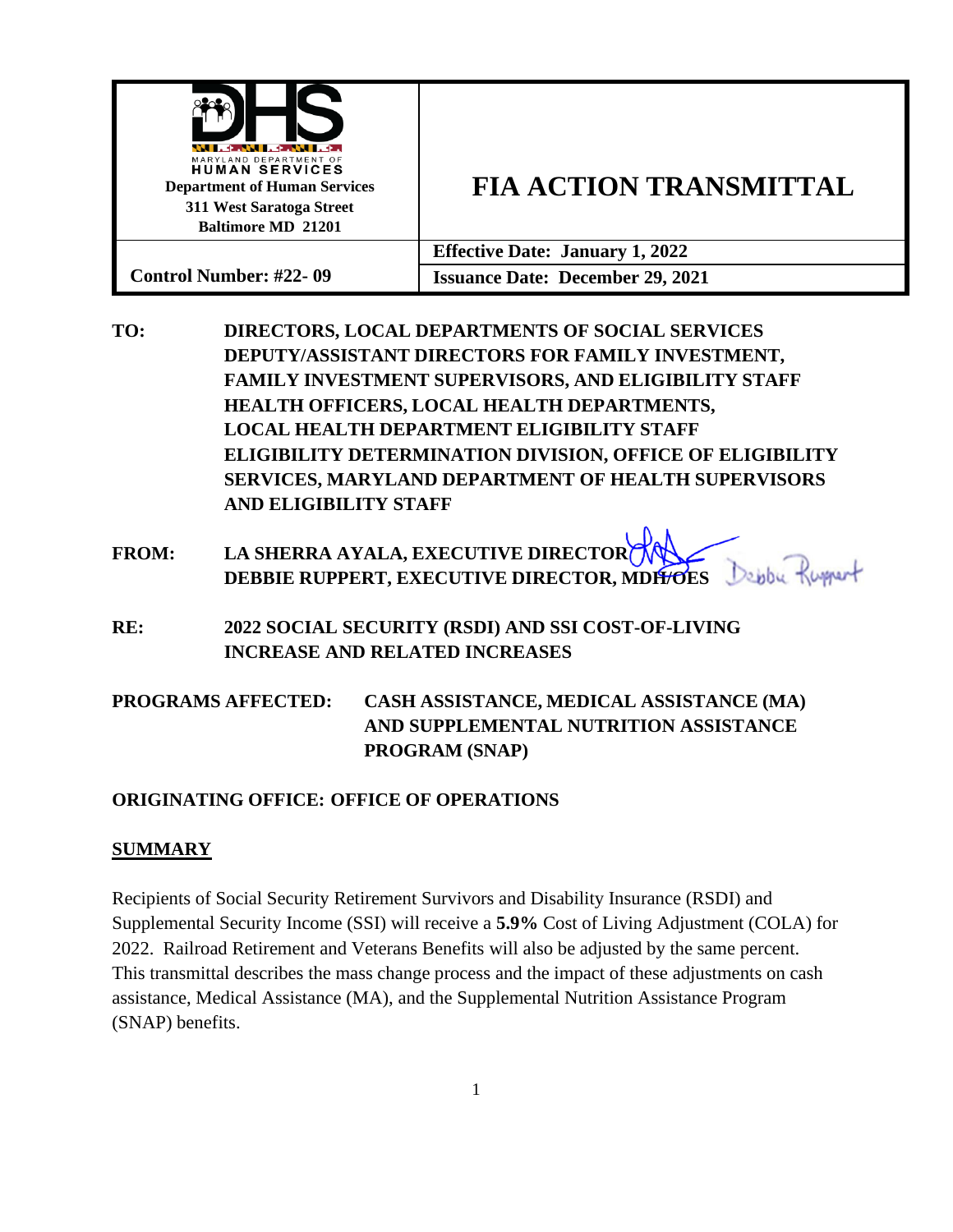# **Action Required**

Effective January 1, 2022, Social Security (RSDI), SSI, Railroad Retirement, and Veterans Benefits will increase by 5.9%. Local Departments of Social Services (LDSS) need to understand and apply these changes to all affected programs according to the procedures outlined below.

# **NOTE:**

Count the increase for all cash assistance, MA, and SNAP cases beginning with January 2022 benefits. A mass modification will take place on January 1, 2022 in E&E to update a change in RSDI, SSI, Railroad Retirement, and Veterans Benefits. This change will be effective January 1, 2022.

# I. **SSI and RSDI Benefits: Effective January 2022**

| <b>Federal Living</b><br><b>Amount</b> of |                                        | <b>SSI Only (Dollars)</b>        |                              | SSI and RSDI (Dollars)**         |                              |
|-------------------------------------------|----------------------------------------|----------------------------------|------------------------------|----------------------------------|------------------------------|
|                                           | <b>Arrangements</b><br><b>Increase</b> | <b>Present</b><br><b>Benefit</b> | <b>New</b><br><b>Benefit</b> | <b>Present</b><br><b>Benefit</b> | <b>New</b><br><b>Benefit</b> |
| Individual $A^*$ and C                    | \$47                                   | 794.00                           | 841.00                       | 791.00                           | 838.00                       |
| Couple A                                  | \$70                                   | 1,191.00                         | 1,261.00                     | 1,177.00                         | 1,247.00                     |
| Individual B                              | \$31.33                                | 522.00                           | 529.34                       | 534.00                           | 565.33                       |
| Couple B                                  | \$46.67                                | 783.34                           | 794.00                       | 791.34                           | 1,259.01                     |
| Individual with essential<br>person A *** | \$24                                   | 1,191.00                         | 1,261.00                     | 1,177.00                         | 1,201.00                     |
| Couple with essential<br>person A         | \$15.67                                | 1,555.00                         | 1,571.00                     | 1,551.00                         | 1,556.67                     |
| Individual with essential<br>person B     | \$46.67                                | 794.00                           | 841.00                       | 791.34                           | 838.01                       |
| Couple with essential                     | \$46.67                                | 1,056.36                         | 1,067.02                     | 1,060.36                         | 1,107.03                     |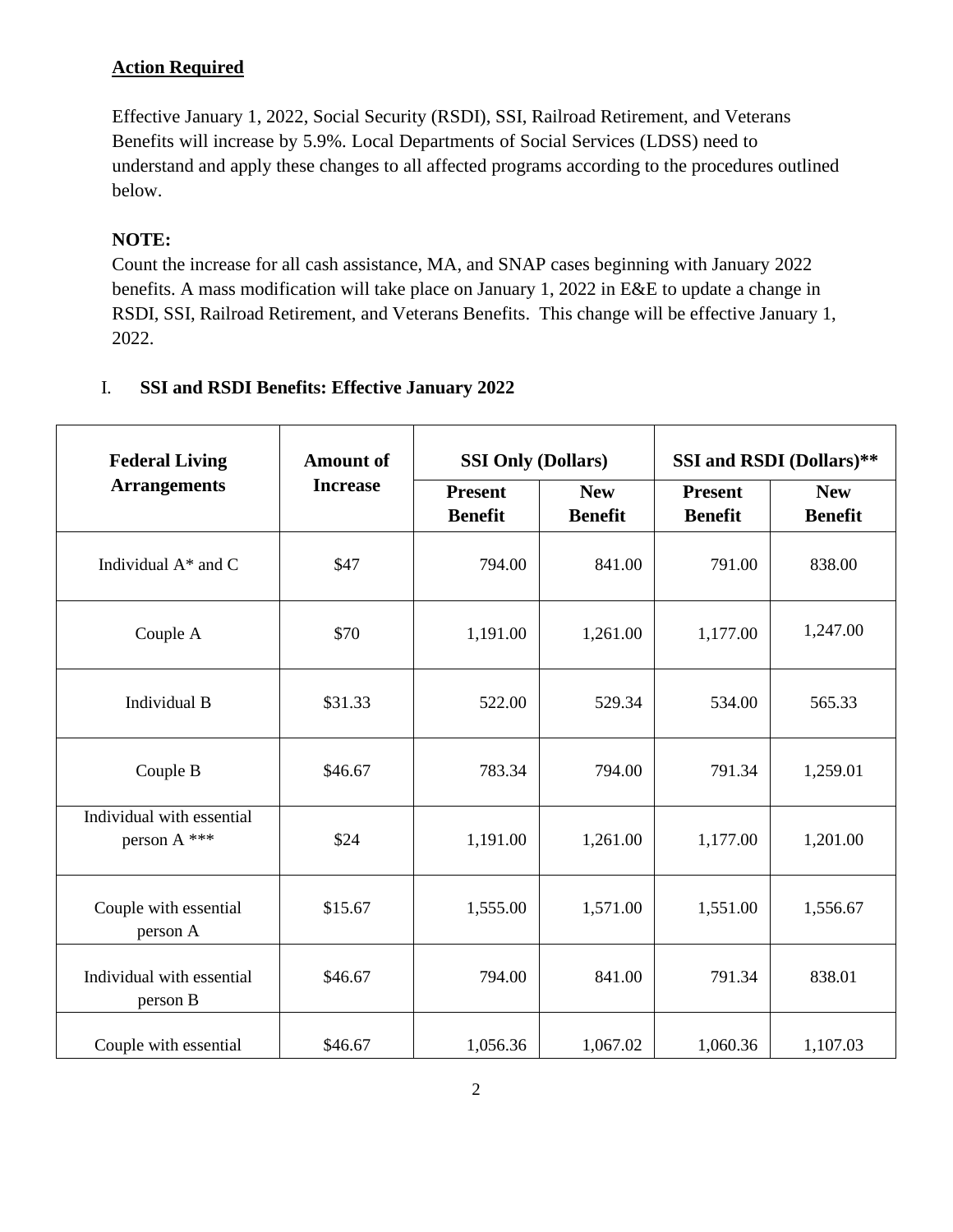| °∝∩r |  |  |  |
|------|--|--|--|
|      |  |  |  |

\* - A - Independent living arrangement;

B - One-third reduction for living in the household of another and receiving support and maintenance from the householder;

C - Child living with parents or stepparents whose resources and income are considered in determining the countable income and resources of the child.

\*\* - The benefit in the fourth column is usually \$20 more than the benefit in the second column. The same relationship exists between the first and third columns.

#### \*\*\* - **Essential Person Increments**:

| <b>Living Arrangements</b> | Increment | <b>Present Benefit</b> | <b>New Benefit</b> |
|----------------------------|-----------|------------------------|--------------------|
|                            | \$24.00   | \$397.00               | \$421.00           |
|                            | \$15.67   | \$264.66               | \$280.33           |

For purposes of verifying new RSDI/SSI amounts for individual cases, SVES or the award letter supplied by the customer should be used at the next recertification or at interim change.

### II. **PAA Assisted Living and Project Home Cases**

There is NO cost of living increase for Public Assistance to Adults (PAA) cases for 2022.

### **PAA Rates and Per Diems:**

| PAA Rates remain the same | Rate    | Per Diem |
|---------------------------|---------|----------|
| Project Home Level A      | \$776   | \$25.53  |
| Project Home Level B      | \$875   | \$29.11  |
| Project Home Level C      | \$1,173 | \$38.58  |
| Project Home Level D      | \$1,376 | \$45.26  |
| <b>Assisted Living</b>    | \$894   | \$29.41  |

The personal needs allowance for all PAA cases, including Maryland Department of Health (MDH) Rehabilitative Residence cases, **increased to \$84.00**.

Attached to this Action Transmittal are copies of letters to be sent to operators of Project Home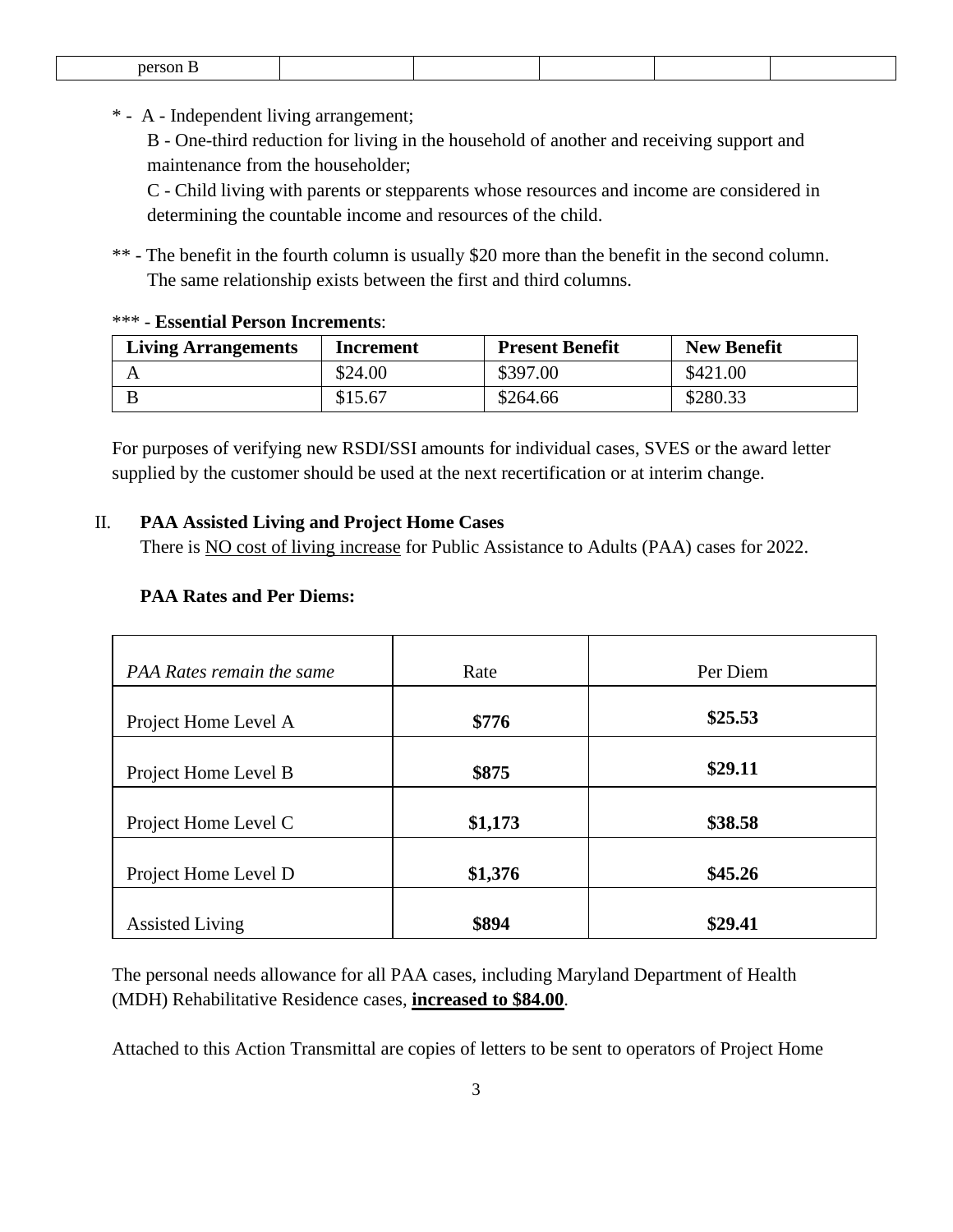and licensed Assisted Living facilities to explain these changes.

Please note, for Rehabilitative Residence cases, the allowable need is the cost of the Rehabilitative Residence as paid, which is not to exceed \$54.00 per day.

#### III. **Increase in Railroad Retirement Benefits**

Railroad Retirement (RR) benefits will also be adjusted in the mass modification for January 2022.

### IV. **Increase in Veterans Benefits**

The cost-of-living increase in the VA pension program will also be 5.9% effective January 2022. Veterans Benefits will also be adjusted in the mass modification for January 2022.

### V. **System Changes**

The E&E System will be updated January 1, 2022.

### **Attachments**

| Attachment 1:        | <b>Sample Customer Notice</b> |
|----------------------|-------------------------------|
| Attachment $2 & 3$ : | <b>Sample Facility Notice</b> |

## **INQUIRIES:**

Please direct system and procedural inquiries for MA-LTC applications to [help.mdthink@maryland.gov.](mailto:help.mdthink@maryland.gov)

Please direct MA policy questions to the Maryland Department of Health, Office of Eligibility Services at [MDH\\_OESinquiries@maryland.gov.](mailto:MDH_OESinquiries@maryland.gov)

Please direct policy questions to the Office of Statewide Policy Compliance and Customer Service Performance by completing the [FIA Policy Information Request Form](https://kb.dhs.maryland.gov/family-investment-administration/contact-us-with-your-fia-program-eligibility-policy-question/) found on Knowledge Base as shown in the screenshot below.

For systems questions, please contact [fia.bsdm@maryland.gov.](mailto:fia.bsdm@maryland.gov)

c: DHS Executive Staff MDH Executive Staff Constituent Services DHS Help Desk FIA Management Staff DHS OIG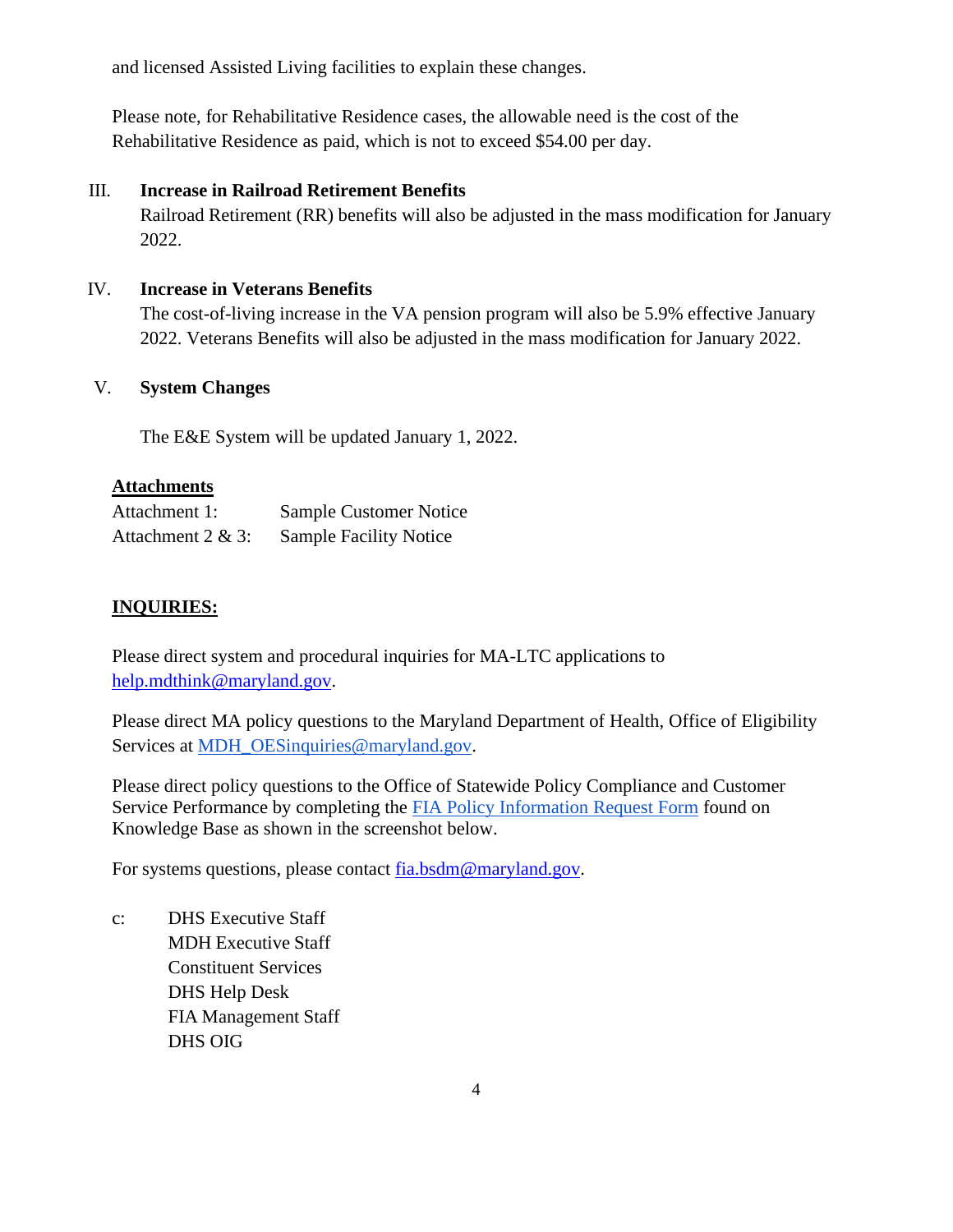#### ATTACHMENT 1

| Department of Social Services |                |  |
|-------------------------------|----------------|--|
| Name                          | Date of Notice |  |
| Address                       | Category/Case# |  |
|                               | Case Manager   |  |
|                               | Telephone#     |  |

Effective January 2022, Supplemental Security Income (SSI) and Social Security benefits from the Federal Government will increase. Project Home Levels A, B, C, and D rates will remain the same.

Depending on whether you receive benefits other than Public Assistance and the care home where you live (Assisted Living or Project Home – Level A, B, C or D), there may be a change in your public assistance check. Please see below to review how your public assistance check is now being calculated.

Your public assistance check has been computed as follows:

| Cost of care             |  |
|--------------------------|--|
| Personal needs allowance |  |
| Total needs              |  |
| Deductions (specify)     |  |
|                          |  |

Your benefits under the Public Assistance to Adults program will:

| [ ] Stay the same |                                                                 |
|-------------------|-----------------------------------------------------------------|
| [] Increase to    | beginning in                                                    |
| [ ] Be reduced to | beginning in                                                    |
|                   | [] Stop. You received or will receive your <u>last</u> check-in |
|                   |                                                                 |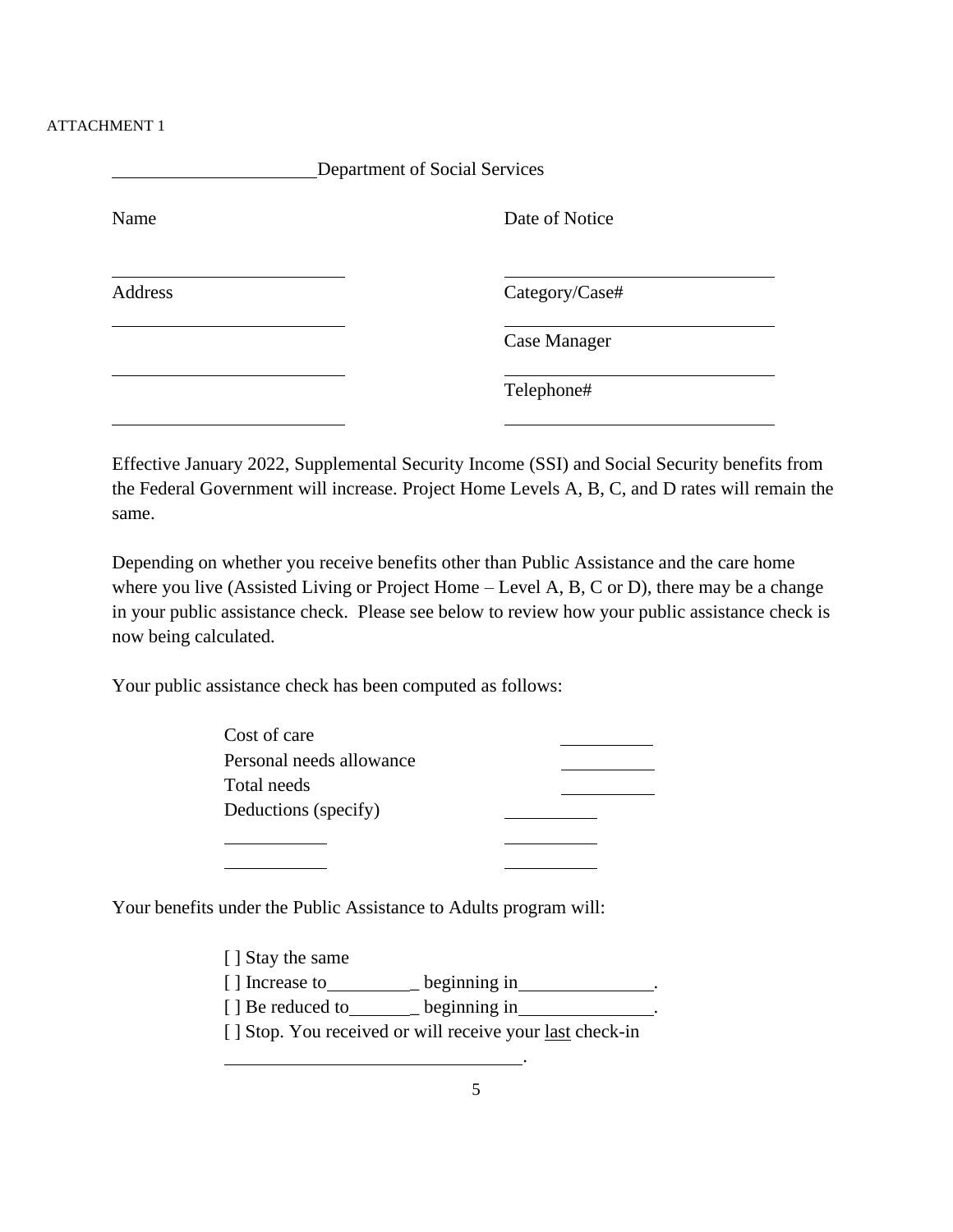Beginning in January 2022 you owe the cost of care, \$\_\_\_\_\_\_\_\_\_\_\_\_\_, to the operator of the facility where you live. The amount of money allowed for personal needs will still be \$82.00.

If you have any questions, please call the case manager listed above. You may appeal this decision if you do not agree with it. Information on how to appeal is printed on the other side of this letter.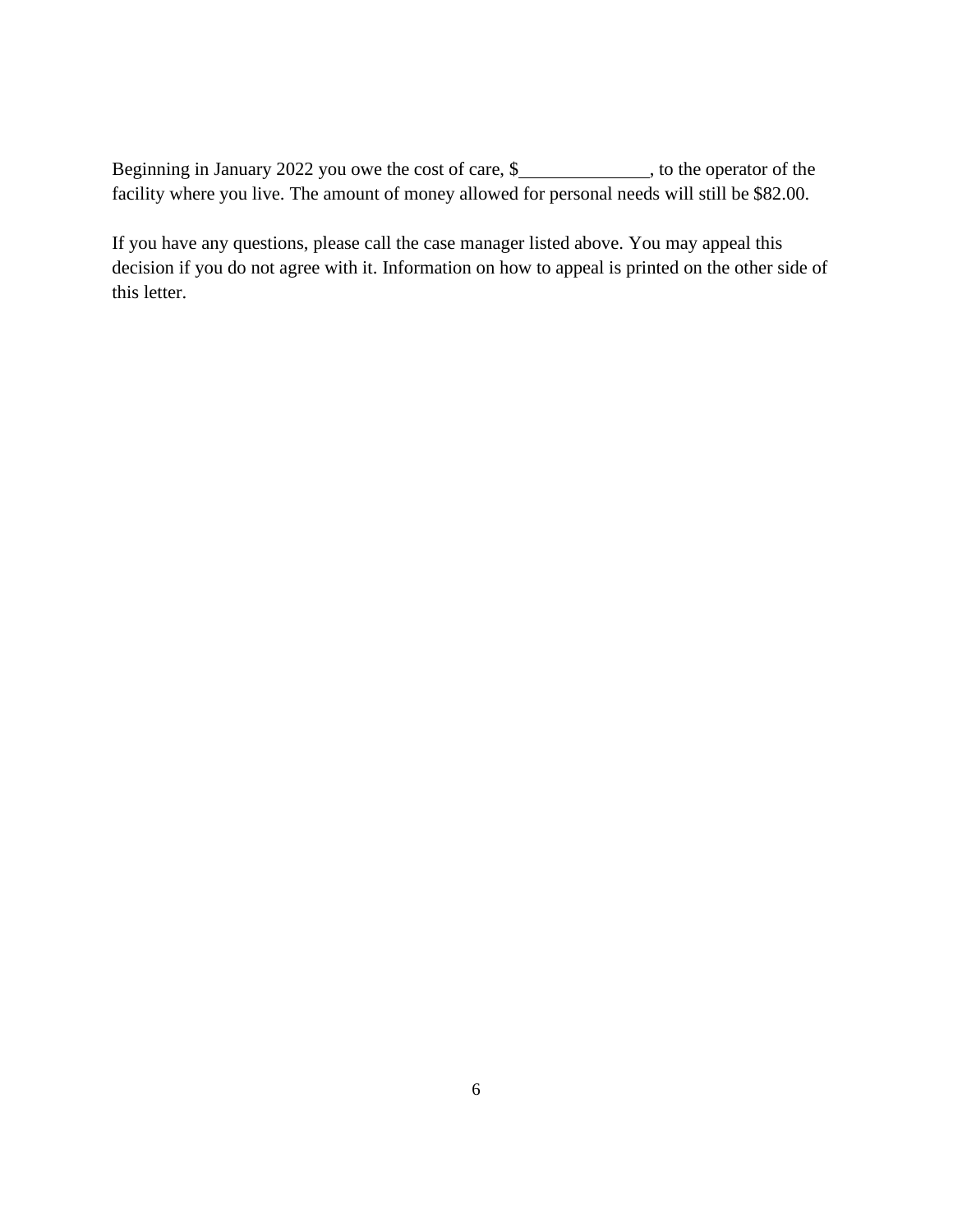#### **What to Do If You Don't Agree With This Decision**

1. You can call the local department contact telephone number on the first page of this letter and ask for a conference. Your case manager will be able to answer any questions you may have.

#### **AND**

2. You can also file an appeal. Your local department has the necessary forms and will help you to file an appeal. Call the local department contact number on the first page of this letter for appeal forms and more information about how to file an appeal.

**Your check may be continued until a decision is reached on your appeal if you file your appeal within 10 days of the "Date of Notice" on the other side of this letter. You must file your appeal within 90 days of the "Date of Notice".**

#### **What Happens When You Appeal**

An appeal hearing will be scheduled at a time and place convenient for you and the officer who will hear your case. You should come to this hearing. If you wish, you can be represented by a lawyer or a friend or relative. You may get legal help through the Maryland Legal Services Program or the Legal Aid Bureau in some areas of the state. In Baltimore City, Legal Aid's Office is at 500 E. Lexington Street (telephone number 410-951-7777). In the counties, your case manager will tell you how to get free legal services.

At least six days before the hearing, the local department will send you a summary of the information used to reach its decision. If you want any employees of the local department to be present at your hearing, you may notify the hearings office and tell why you want these employees to be present. You or your lawyer can look at the documents used by the local department to reach its decision.

A hearings officer will send you a written decision that says whether the local department's decision is found to be correct within 90 days after receiving your appeal request. If the local department's decision is found to be correct, and you have continued to receive an incorrect amount of benefits while waiting for a decision, you may have to repay the public assistance you received to which you were not entitled.

If you have any questions about your right to appeal, please call your local department at the contact telephone number listed on the first page of this notice and/or see the "How to Have a Hearing" insert for more information.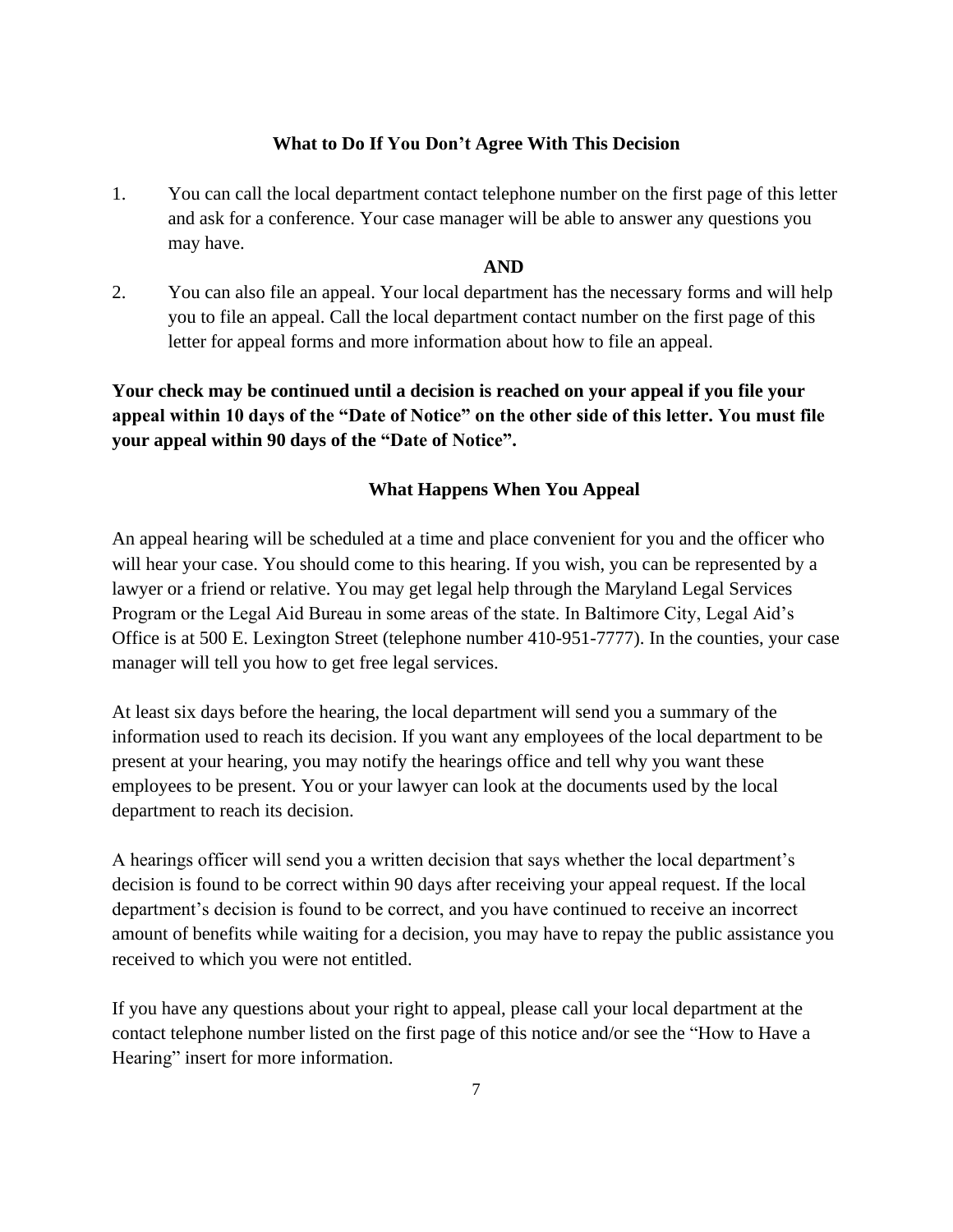ATTACHMENT 2

January 01, 2022

Operators of Project Home Facilities

Dear Sir or Madam:

Please note that effective January 2022, Supplemental Security Income (SSI) and Social Security benefits will increase by 5.9%. Levels A, B, C, D and Assisted Living will remain the same. Customers will receive \$84.00 for the personal needs allowance.

Effective January 2022, customers under your care that receive Social Security/SSI benefits may see changes in their public assistance checks. Local Departments of Social Services will notify affected customers concerning changes in the amounts of their public assistance checks prior to the new year.

Sincerely,

La Sherra Ayala, Executive Director Family Investment Administration